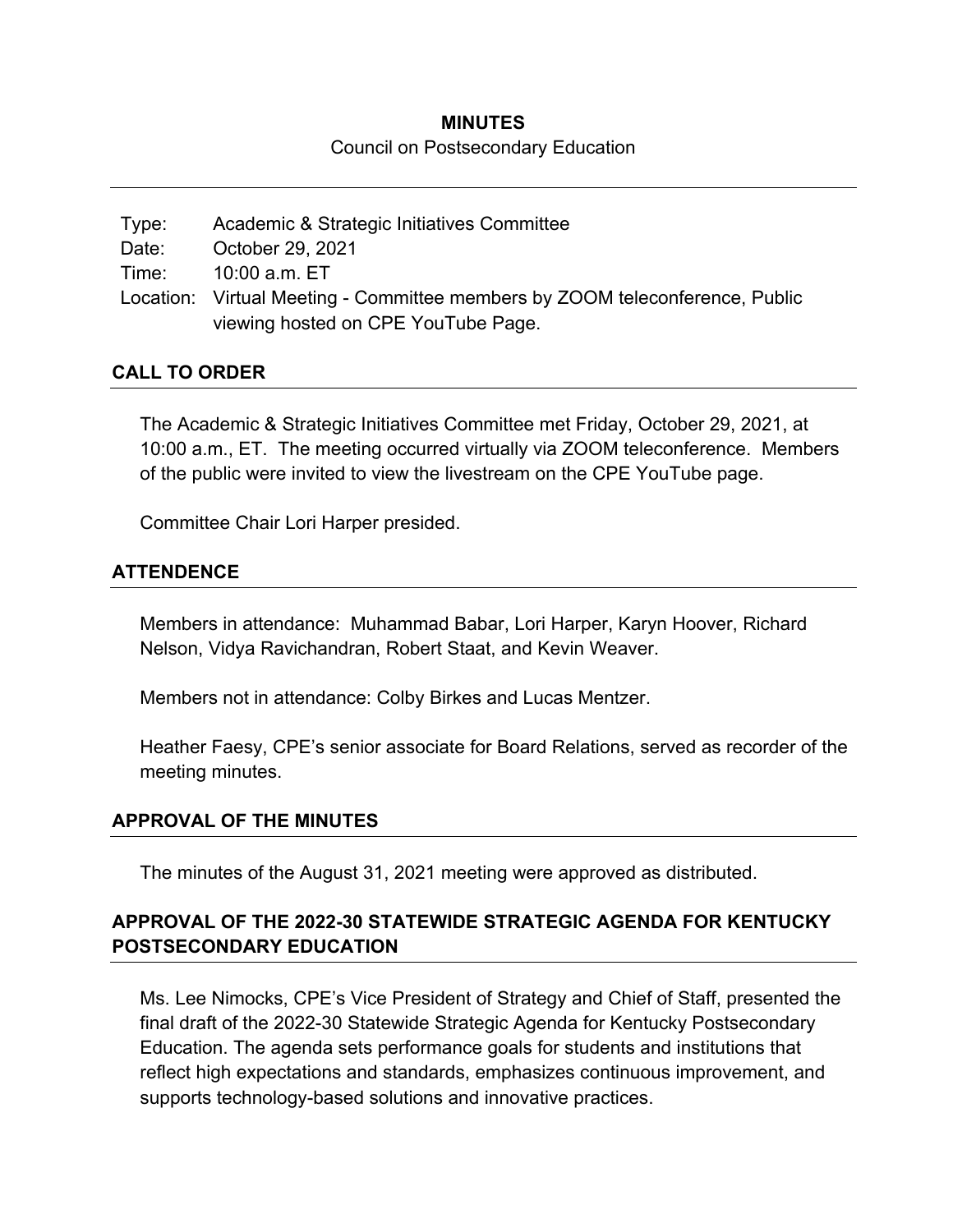Building on previous agendas, "Higher Education Matters" is a blueprint for accelerating change and improvement in Kentucky's public postsecondary system. The strategic priorities identified represent the primary issues and top concerns as Kentucky faces the demographic, economic, and technological forces reshaping higher education.

The following areas lead the directives of the agenda:

- Overarching Goal: Kentucky will increase the percentage of its adult population with a high-quality postsecondary credential to 60% by the year 2030.
- Cross-cutting Priority: Equity Kentucky will ensure all students have equitable access to higher education and the necessary tools to complete their programs prepared for life and work.
- Statewide Priorities:
	- 1. Affordability Kentucky will ensure postsecondary education is affordable for all Kentuckians.
	- 2. Transitions Kentucky will ensure more students successfully transition to college prepared to succeed.
	- 3. Success Kentucky will ensure more students earn high-quality degrees and credentials.
	- 4. Talent Kentucky will increase talent and innovation to support our communities, employers and economy.
	- 5. Value Kentucky will improve public understanding that postsecondary education is key to greater opportunity and economic growth.

MOTION: Mr. Weaver moved the Committee approve the 2022-30 Statewide Strategic Agenda as presented and recommend approval by the full Council at its November 5, 2021 meeting. Ms. Ravichandran seconded the motion.

VOTE: The motion passed.

# **REPORT: POSTSECONDARY DEGREES AND CREDENTIALS REPORT**

Mr. Travis Muncie, Executive Director, and Dr. Grace Dai, Senior Associate, provided an update on Kentucky's Degree and Credential Production from 2015-2021. The report looked at undergraduate degree and credential production from four-year public and AIKCU institutions and from KCTCS as well as graduate degree production from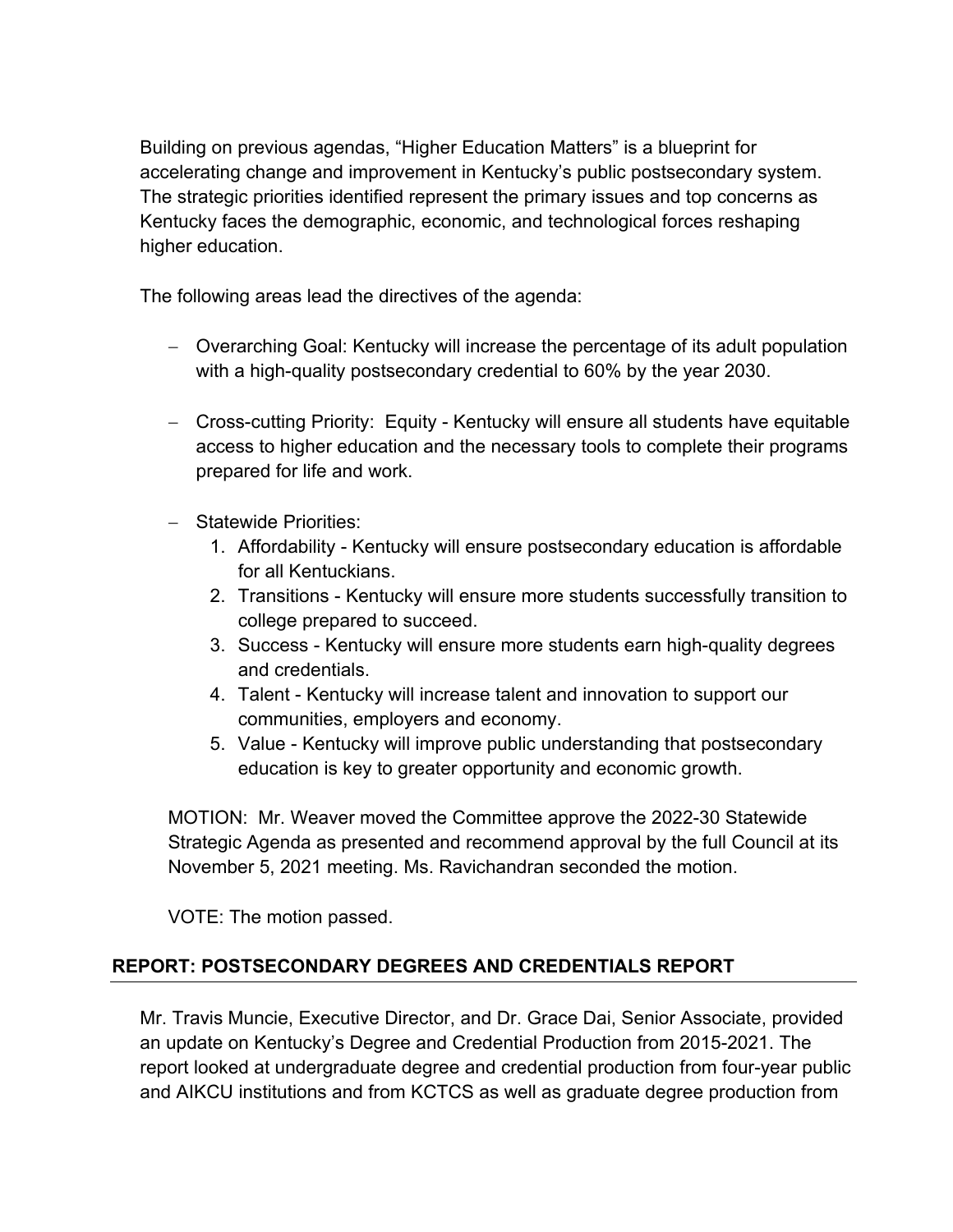four-year public and AIKCU. It also specifically looks at the following profiles: URM students, in-state students, and working-age students. The full report will release in November 2021.

## **UPDATES ON STUDENT SUCCESS**

CPE staff presented updates on the Kentucky Student Success Collaborative and the Educational Attainment Academy.

#### Kentucky Student Success Collaborative (KYSSC)

Dr. Lilly Massa-McKinley, CPE's Executive Director for the Collaborative, discussed the initial phases of the KYSSC which is the first statewide center in the country to link two- and four-year higher education institutions with policy and industry leaders to increase graduation rates, close equity gaps and strengthen workforce readiness. Funded by a \$2.1 million grant from the James Graham Brown Foundation, the collaborative is housed in the Kentucky Council on Postsecondary Education. The collaborative will focus on information sharing, professional development and best practice implementation support. Its work is based on evidence that outdated policies and practices contribute significantly to student failure. When supports such as programs for first-year success and improved credit transfer are put in place to address challenges students face today, a meaningful number of students who are struggling can successfully graduate and enter the workforce.

#### Education Attainment Academy

Ms. Nimocks discussed the newly formed Education Attainment Academy and how its work will help make progress toward Kentucky's 60x30 goal. Kentucky was chosen by the State Higher Education Executive Officers (SHEEO) and Education Strategies Group (ESG) as one of four states to participate in the Academy to help states focus, plan, and develop implementation strategies/recommendations around key areas of need. Kentucky's focus will be building out a more comprehensive state strategy to improve educational outcomes for adult learners, with a strong focus on equity and addressing the needs of low-income Kentuckians and people of color. The project will focus on barriers to enrollment and completion (onboarding, finances, childcare, social and emotional supports), academic pathways leading to a family-sustaining career, and strategies to improve outreach and communication to this diverse population.

## **GO!VEMBER CAMPAIGN – NOVEMBER 8-12, 2021**

Ms. Missy Brownson-Ross, Associate Director for GEAR UP Kentucky (GUK), discussed GO!vember which is a collaborative campaign designed to inform Kentucky